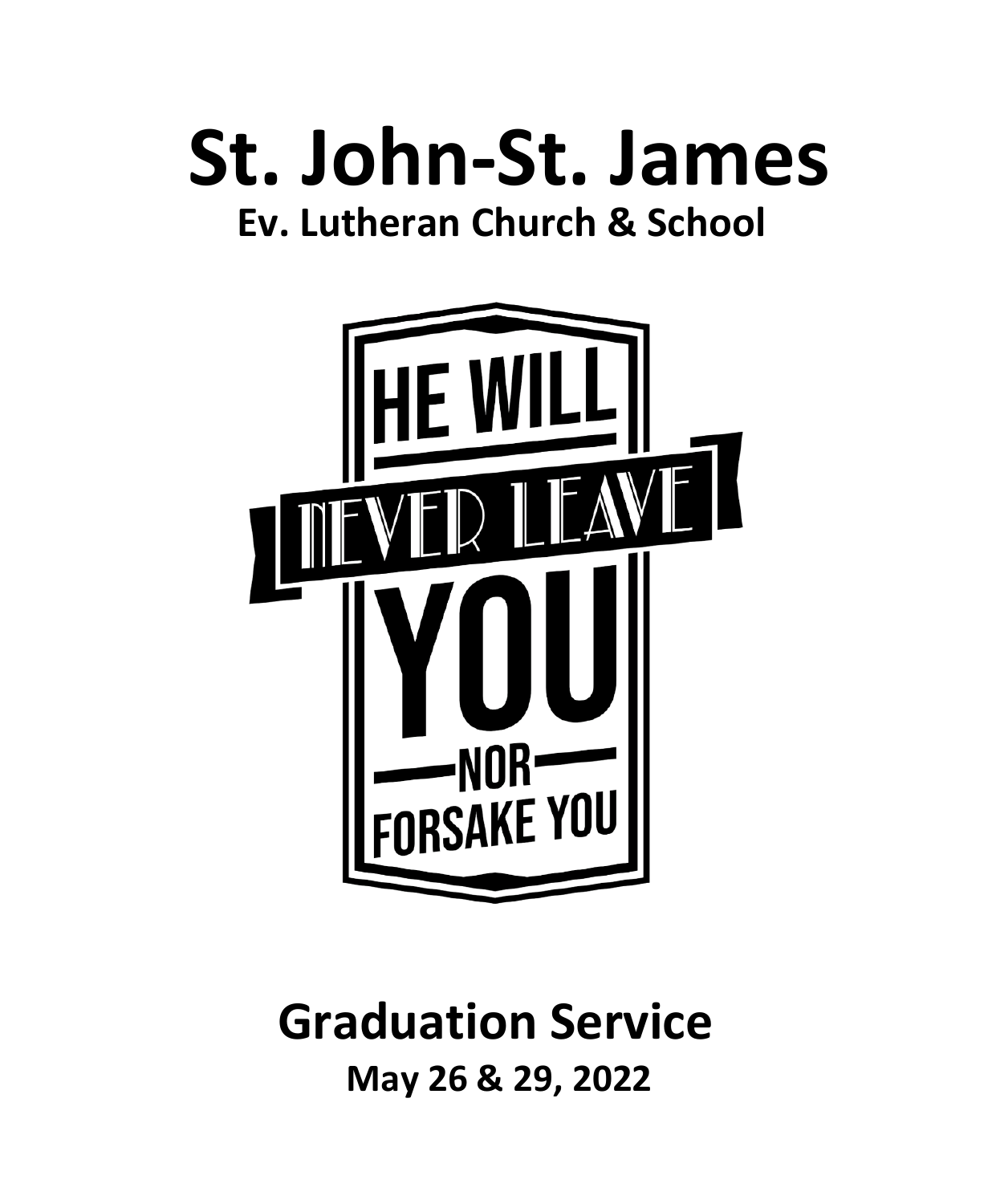

# ST. JOHN—ST. JAMES

 *Evangelical Lutheran Church & School*

May 26 & 29, 2022 *Ascension Service*

### **PRAYER UPON ENTERING GOD'S HOUSE**

Heavenly Father, we have come to celebrate the great blessings you have bestowed upon these young people. You have generously provided them with personal gifts, a loving family, a supportive congregation, and a caring staff. Be with us as we remember your great gifts and offer our thanks for your goodness. Hear our prayers as we also ask for your continued blessings upon all of your children. In Jesus' name. Amen.

WELCOME *Christ Has Ascended to Heaven*

### INVOCATION

The grace of our Lord Jesus Christ, the love of God, and the fellowship  $\mathbf{M}$ of the Holy Spirit be with you.

**C Amen.**

**Opening Hymn: A Hymn of Glory Let Us Sing** 

Christian Worship, Hymn # 472

 Verse 1  **A hymn of glory let us sing! New songs throughout the world shall ring: Alleluia! Alleluia! Christ, by a road before untrod, Ascends unto the throne of God. Alleluia! Alleluia! Alleluia! Alleluia! Alleluia!**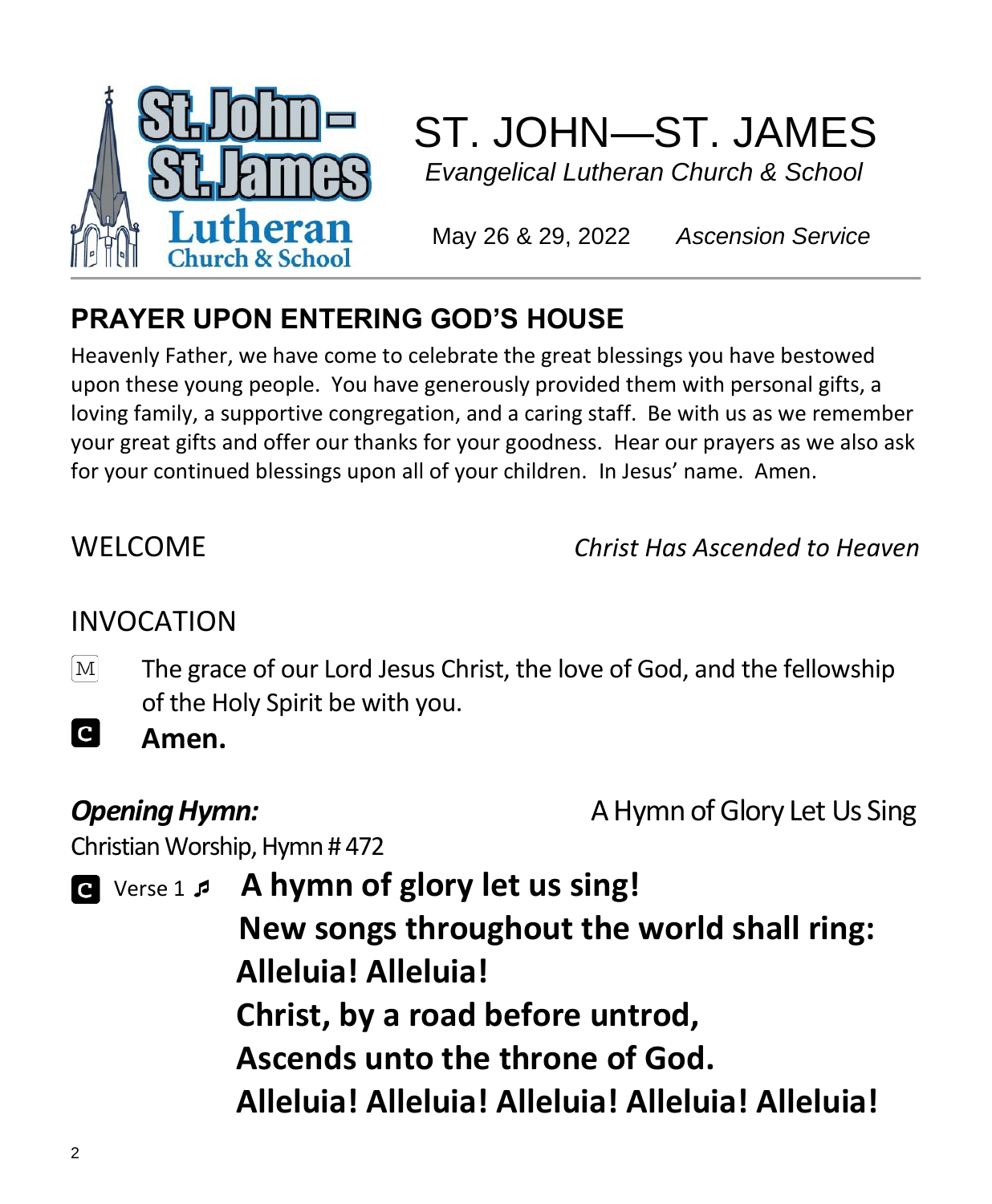| $ {\bf c} $  | Verse 5 5 Be now our joy on earth, O Lord,        |
|--------------|---------------------------------------------------|
|              | And be our future great reward.                   |
|              | <b>Alleluia! Alleluia!</b>                        |
|              | Then, throned with you forever, we                |
|              | Shall praise your name eternally.                 |
|              | Alleluia! Alleluia! Alleluia! Alleluia! Alleluia! |
| $\mathbf{C}$ | Verse 6 <b>5 O risen Christ, ascended Lord,</b>   |
|              | All praise to you let earth accord.               |
|              | <b>Alleluia! Alleluia!</b>                        |
|              |                                                   |
|              | You are, while endless ages run,                  |
|              | With Father and with Spirit one.                  |

#### CONFESSION OF SINS

- Dear friends, God promises that whenever a sinner approaches Him in  $\lceil \text{M} \rceil$ honest and humble repentance, He will hear and answer them. Therefore I invite you to join with me in prayer as we confess our sins to our merciful Father in heaven.
- **Holy Father, I am a sinner. I have not perfectly kept your C will. I make mistakes daily and fall far short of your expectations. I realize that I need your forgiveness and grace each day. Assure me once again of your boundless mercy. I ask in Jesus' name. Amen.**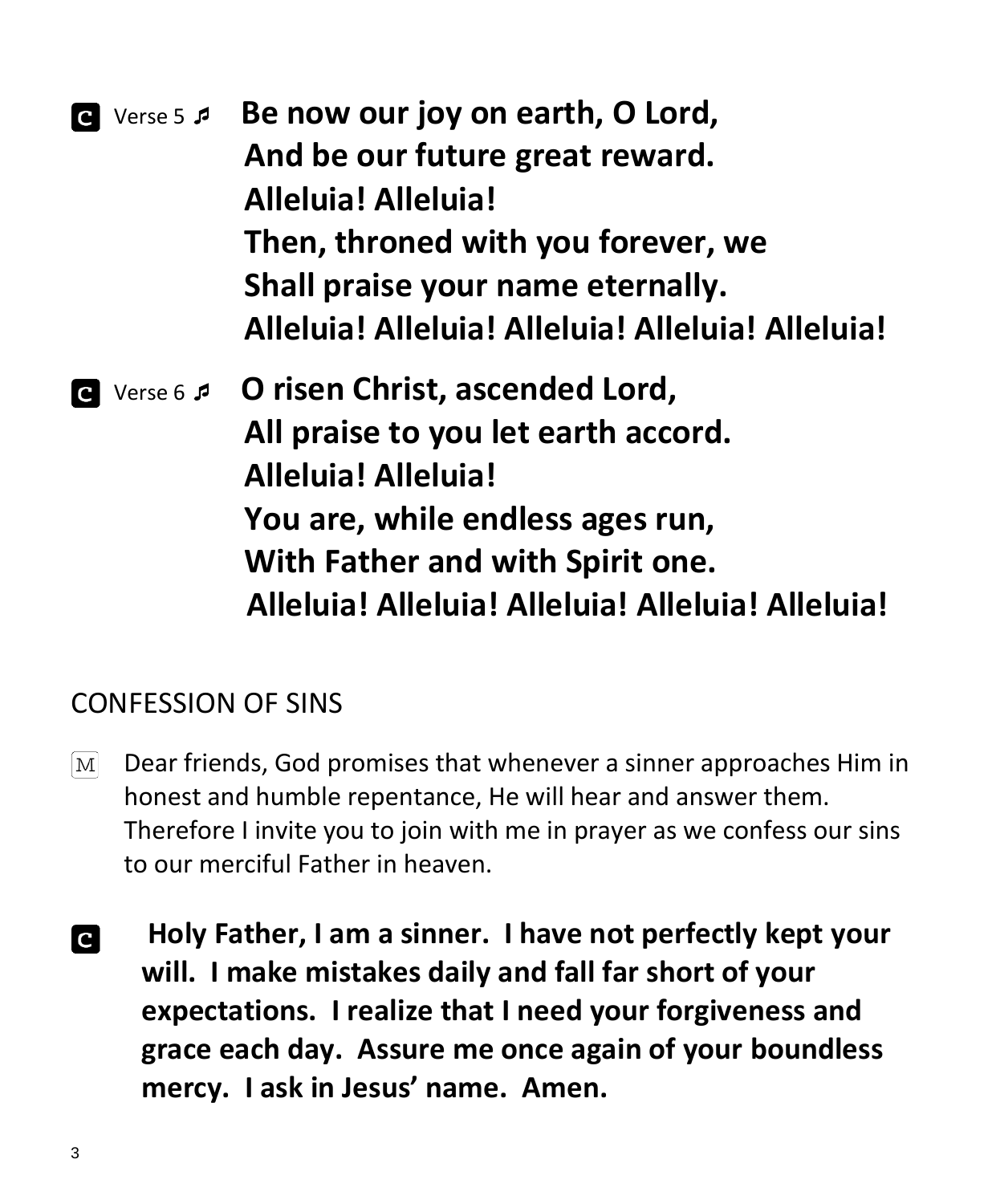- God's promises are awesome and they are absolute. What God says,  $\lceil \text{M} \rceil$ He does. The Bible explains, "*If we are faithless, He will remain faithful, for He cannot disown Himself*." (2 Timothy 2:13) God will not change, even when we do. Thus our comfort is not in ourselves, nor in our works, but in our faithful and loving God. It is our God who sent His Son, born of a woman, born under law, to redeem those under the law. You may be confident of His forgiveness, for God's Word declares it and His faithfulness has accomplished it.
- **C Amen.**

 $\lceil \text{M} \rceil$ In the peace of forgiveness, let us praise the Lord. **C** Verse 1

- **Great is thy faithfulness, O God my Father, There is no shadow of turning with Thee; Thou changest not, Thy compassions they fail not; As Thou hast been, Thou forever wilt be.**
- REFRAIN **Great is Thy faithfulness! Great is Thy faithfulness! Morning by morning new mercies I see; All I have needed Thy hand hath provided Great is Thy faithfulness, Lord unto me.**
- **a** Verse 3
	- **Pardon for sin and a peace that endureth, Thine own dear presence to cheer and to guide; Strength for today and bright hope for tomorrow, Blessings all mine, with ten thousand beside!**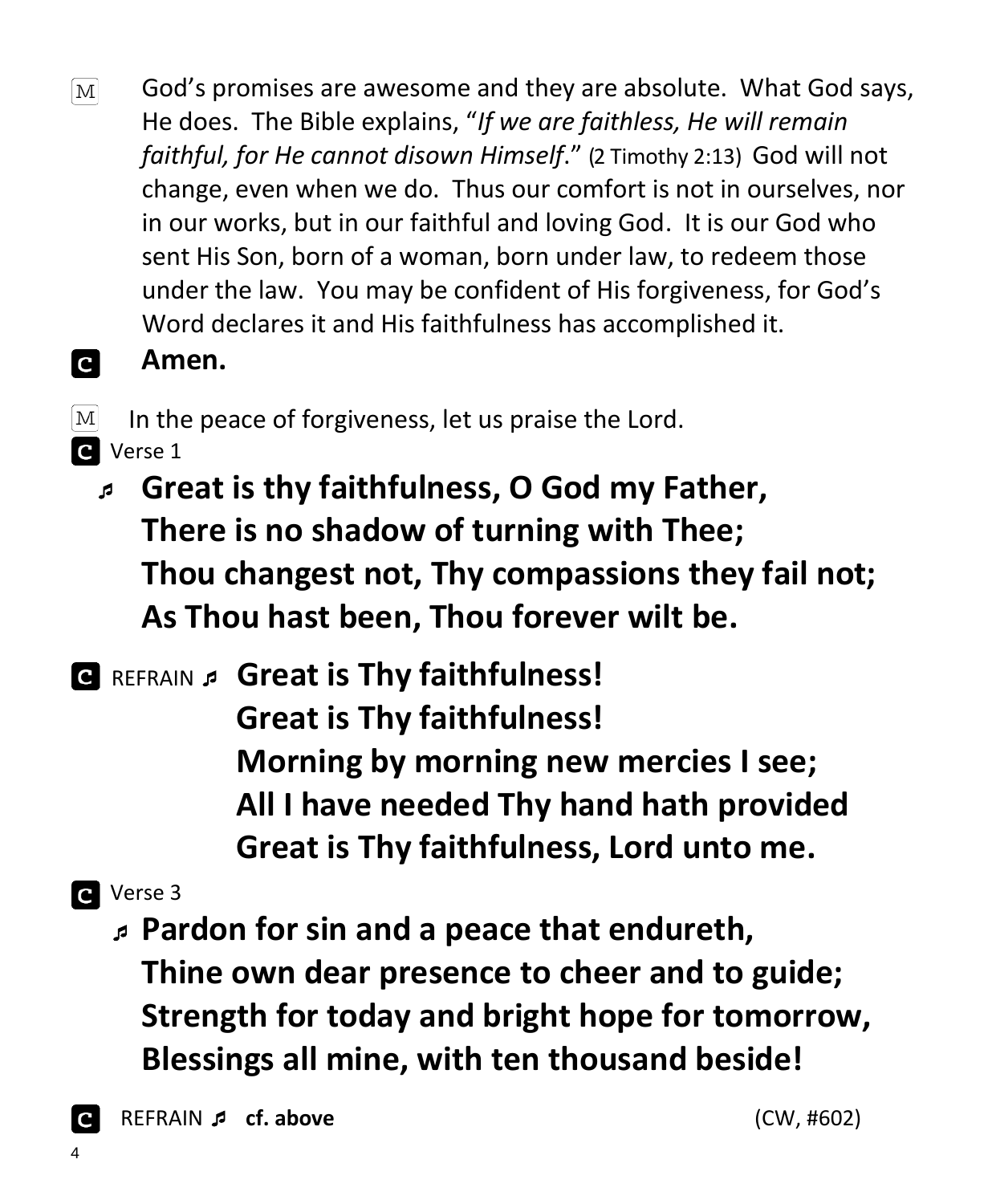#### PRAYER OF THE DAY

 $\boxed{\text{M}}$ Lord Jesus, King of glory on this day you ascended far above the heavens and at God's right hand you rule the nations. Leave us not alone, we pray, but grant us the Spirit of truth that at your command and by your power we may be your witnesses in all the world; for you live and reign with the Father and the Holy Spirit, one God, now and forever.

#### **Amen.**

SJSJ students grades 1-7

#### *Musical Offering:* Jesus, Strong and Kind

#### *Gospel Lesson* Luke 24:45-53

**<sup>45</sup>** Then he opened their minds so they could understand the Scriptures. **<sup>46</sup>**He told them, "This is what is written: The Messiah will suffer and rise from the dead on the third day, **<sup>47</sup>** and repentance for the forgiveness of sins will be preached in his name to all nations, beginning at Jerusalem. **<sup>48</sup>** You are witnesses of these things. **<sup>49</sup>** I am going to send you what my Father has promised; but stay in the city until you have been clothed with power from on high."

**<sup>50</sup>**When he had led them out to the vicinity of Bethany, he lifted up his hands and blessed them. **<sup>51</sup>**While he was blessing them, he left them and was taken up into heaven. **<sup>52</sup>** Then they worshiped him and returned to Jerusalem with great joy. **<sup>53</sup>** And they stayed continually at the temple, praising God.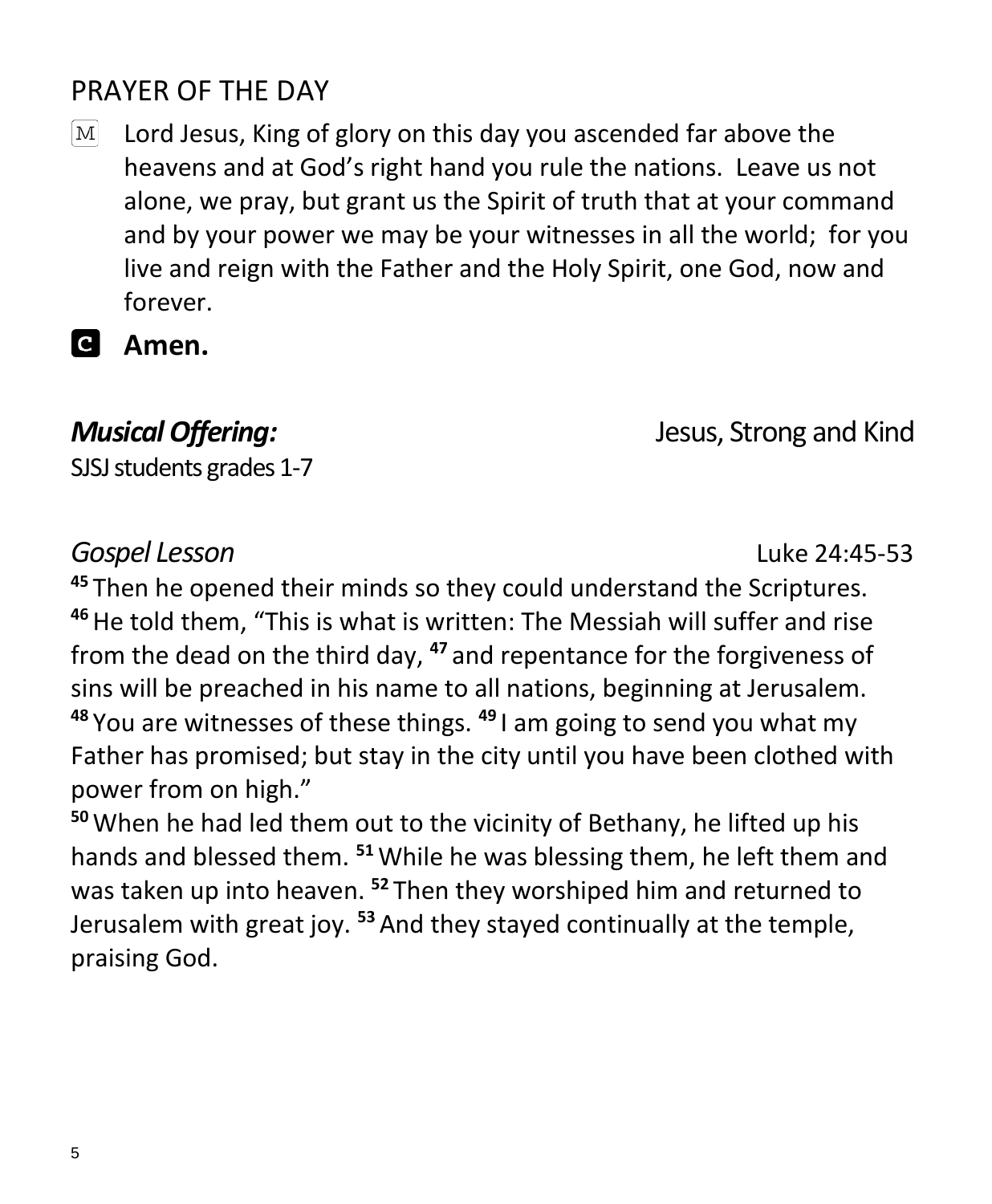#### *Epistle* Lesson **Acts** 1:1-11

**1** In my former book, Theophilus, I wrote about all that Jesus began to do and to teach **<sup>2</sup>** until the day he was taken up to heaven, after giving instructions through the Holy Spirit to the apostles he had chosen. **<sup>3</sup>** After his suffering, he presented himself to them and gave many convincing proofs that he was alive. He appeared to them over a period of forty days and spoke about the kingdom of God. **<sup>4</sup>**On one occasion, while he was eating with them, he gave them this command: "Do not leave Jerusalem, but wait for the gift my Father promised, which you have heard me speak about. **<sup>5</sup>** For John baptized with water, but in a few days you will be baptized with the Holy Spirit."

**<sup>6</sup>** Then they gathered around him and asked him, "Lord, are you at this time going to restore the kingdom to Israel?"

**<sup>7</sup>**He said to them: "It is not for you to know the times or dates the Father has set by his own authority. **<sup>8</sup>** But you will receive power when the Holy Spirit comes on you; and you will be my witnesses in Jerusalem, and in all Judea and Samaria, and to the ends of the earth."

**<sup>9</sup>** After he said this, he was taken up before their very eyes, and a cloud hid him from their sight.

**<sup>10</sup>** They were looking intently up into the sky as he was going, when suddenly two men dressed in white stood beside them. **<sup>11</sup>** "Men of Galilee," they said, "why do you stand here looking into the sky? This same Jesus, who has been taken from you into heaven, will come back in the same way you have seen him go into heaven."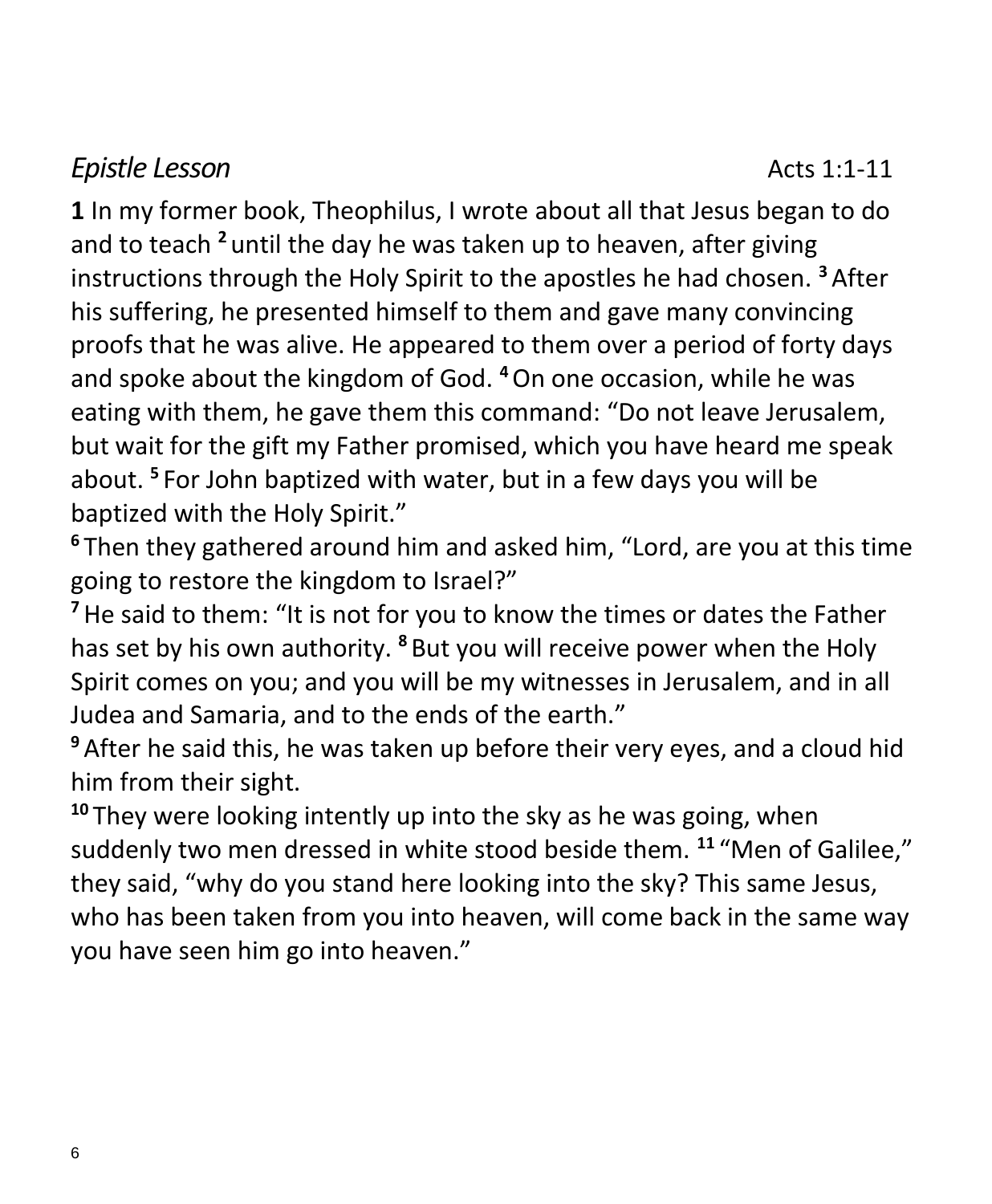**Hymn of the Day: Christ High-Ascended** 

Christian Worship, Hymn # 747

- Verse 1 **Christ high-ascended, now in glory seated, Throned and exalted, victory completed, Death's dread dominion finally defeated, We are his witnesses.**
- Verse 2  **Christ, from the Father ev'ry pow'r possessing, Who on his chosen lifted hands in blessing, Sends forth his servants, still in faith confessing, We are his witnesses.**
- Verse 3 **Christ, who in dying won for us salvation, Lives now the firstborn of the new creation; To win disciples out of ev'ry nation, We are his witnesses.**
- Verse 5  **As at his parting, joy shall banish grieving, Faith in his presence strengthen our believing; Filled with his Spirit, love and pow'r receiving, We are his witnesses.**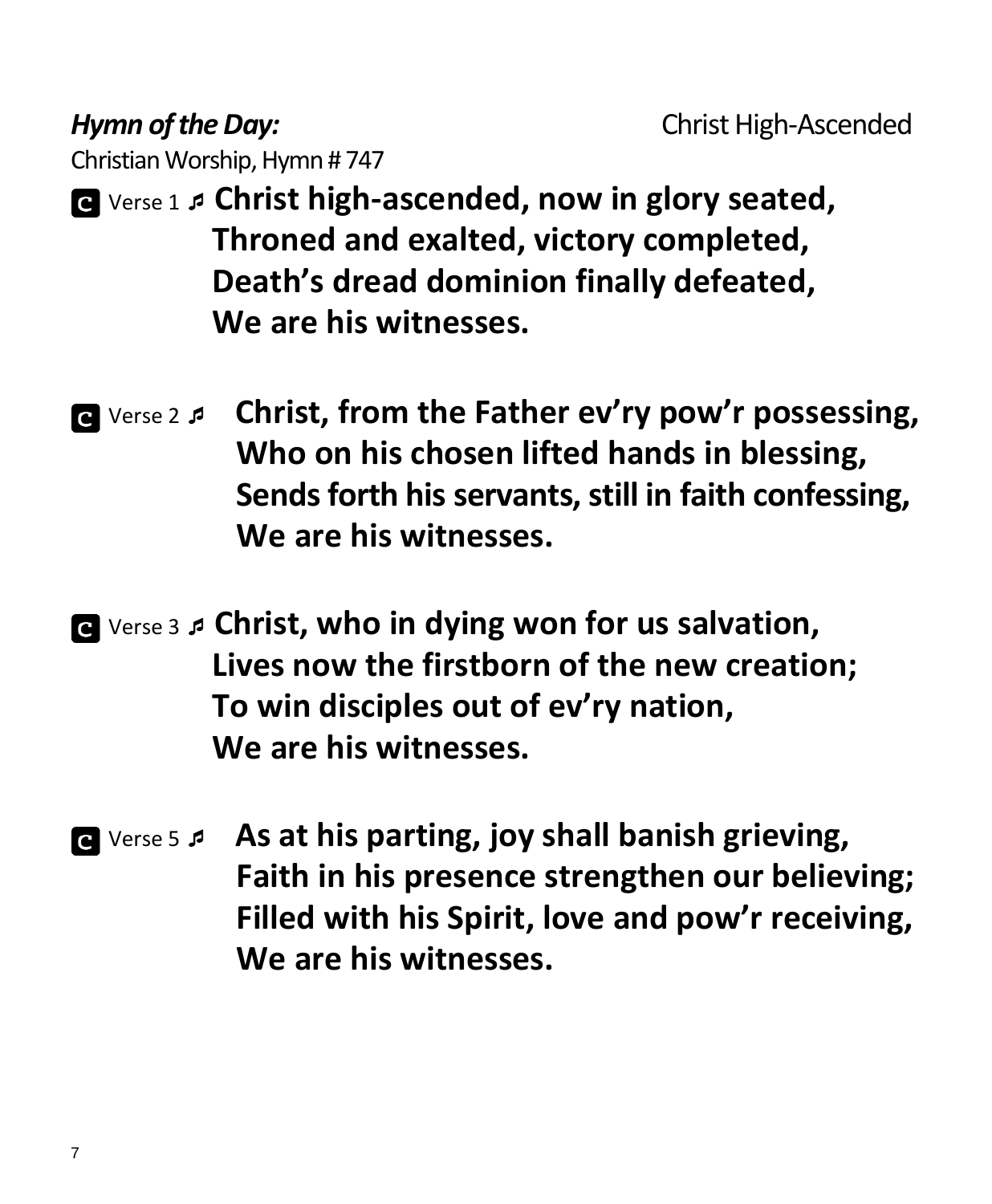**MESSAGE** Pastor Darin D. Aden

Joshua 1:5-9

#### **"He left, but we are never alone!"**

**<sup>5</sup>**No one will be able to stand against you all the days of your life. As I was with Moses, so I will be with you; I will never leave you nor forsake you. **<sup>6</sup>** Be

strong and courageous, because you will lead these people to inherit the land I swore to their ancestors to give them.

<sup>7</sup> "Be strong and very courageous. Be careful to obey all the law my servant Moses gave you; do not turn from it to the right or to the left, that you may be successful wherever you go. <sup>8</sup> Keep this Book of the Law always on your lips; meditate on it day and night, so that you may be careful to do everything written in it. Then you will be prosperous and successful. <sup>9</sup> Have I not commanded





you? **Be strong and courageous. Do not be afraid; do not be discouraged, for the LORD your God will be with you wherever you go**."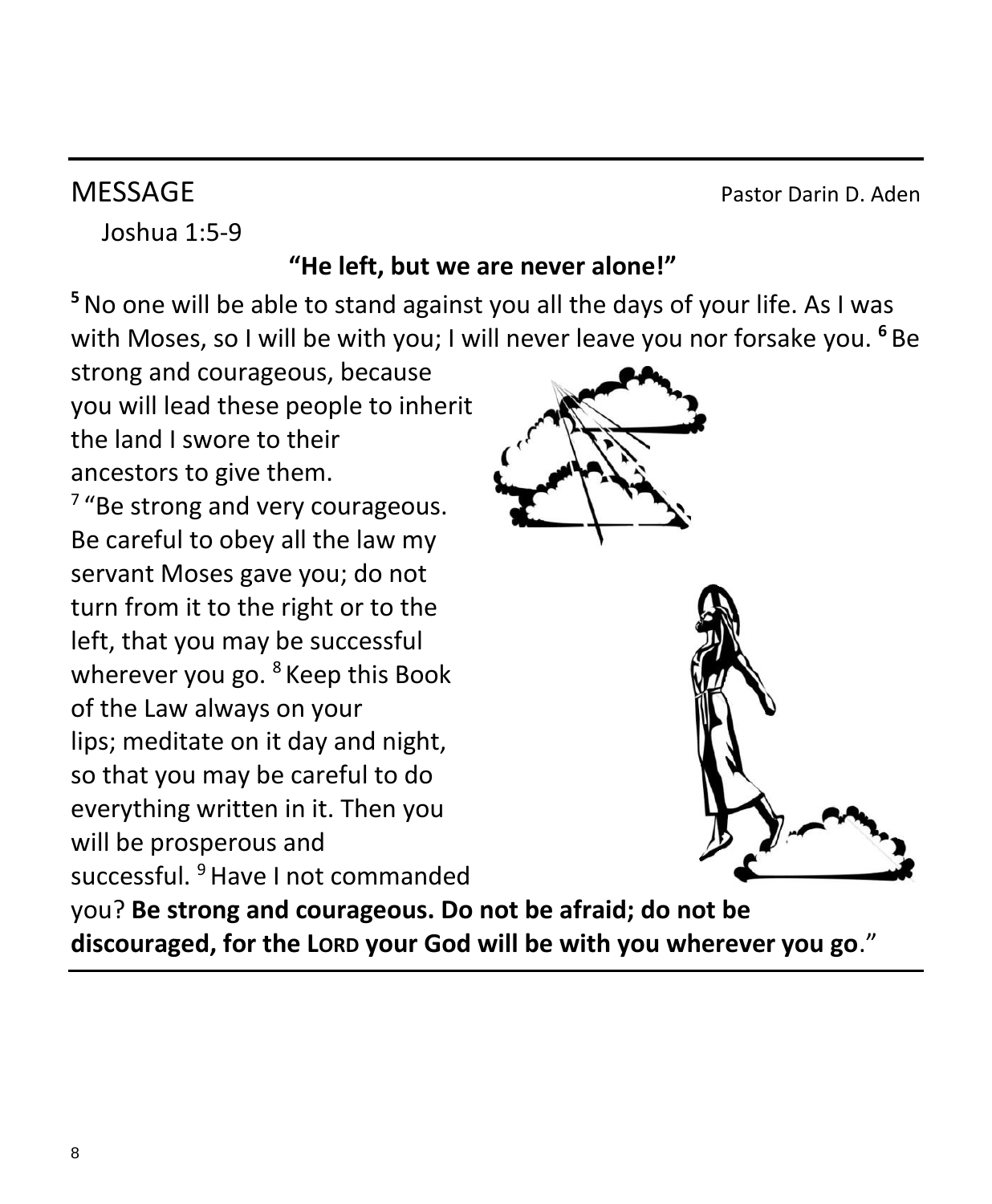Christian Worship, Hymn # 476

 Verse 1  **On Christ's ascension I now build The hope of my ascension. This hope alone has always stilled All doubt and apprehension; For where the head is, there as well I know his members are to dwell When Christ shall come and call them.**

Verse 2

 **Since Christ returned to claim his throne, Great gifts for me obtaining, My heart shall rest in him alone, No other rest remaining, For where my treasure went before, There all my thoughts will ever soar To still their deepest yearning.**

 Verse 3 **Oh, grant, dear Lord, this grace to me, Recalling your ascension, That I may serve you faithfully, In thanks for my redemption; And then, when all my days will cease, Let me depart in joy and peace In answer to my pleading.**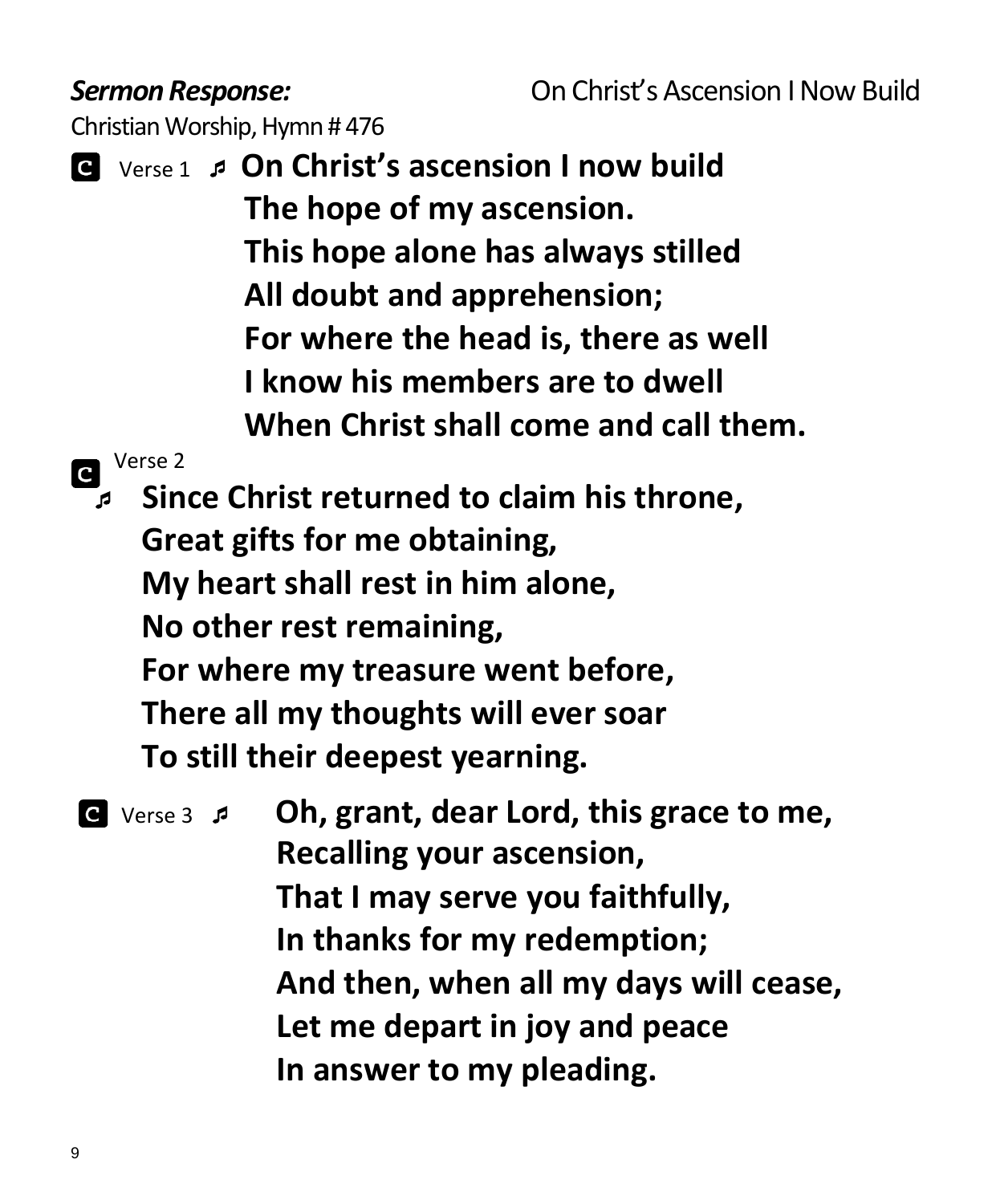## **THE GRADUATION OF THE SJSJ CLASS OF 2022**

#### **Josee Lynn Busse** *(Fredrick & Laura Busse)*

REV 2:10 Be faithful, even to the point of death, and I will give you the crown of life.

#### **Rebecca Ann Krepline** *(Robert & Krista Krepline)*

ZEP 3:17 The LORD your God is with you, the Mighty Warrior who saves. He will take great delight in you; in his love he will no longer rebuke you,but will rejoice over you with singing."

**Jonathan Ray Schrubbe** *(Nicholas & Amanda Schrubbe)* PS 23:6 Surely your goodness and love will follow me all the days of my life, and I will dwell in the house of the LORD forever.

## **CONGRATULATIONS, CLASS OF 2022!**

### PRAYER OF THE CHURCH

- $\lceil \text{M} \rceil$ Blessed Jesus, you ascended to the right hand of your Father's majesty, power, and glory and now reign as eternal King of kings and Lord of lords.
- **C We praise you for your victory over sin, death, Satan, and hell.**
- $\lceil \text{M} \rceil$ O ascended Prophet, equip your Church to proclaim the precious gospel message of God's love for all the world.
- **IC Give courage to our hearts, power to our words, and success to our efforts.**
- O ascended High Priest, represent us before the Father as his own  $\lvert\mathrm{M}\rvert$ dear children and heirs. Defend us against Satan's every accusation. Ask for the Father's rich blessings in our everyday lives.
- **C Plead for his mercy and grace on our behalf.**

*(Our prayer continues on the next page.)*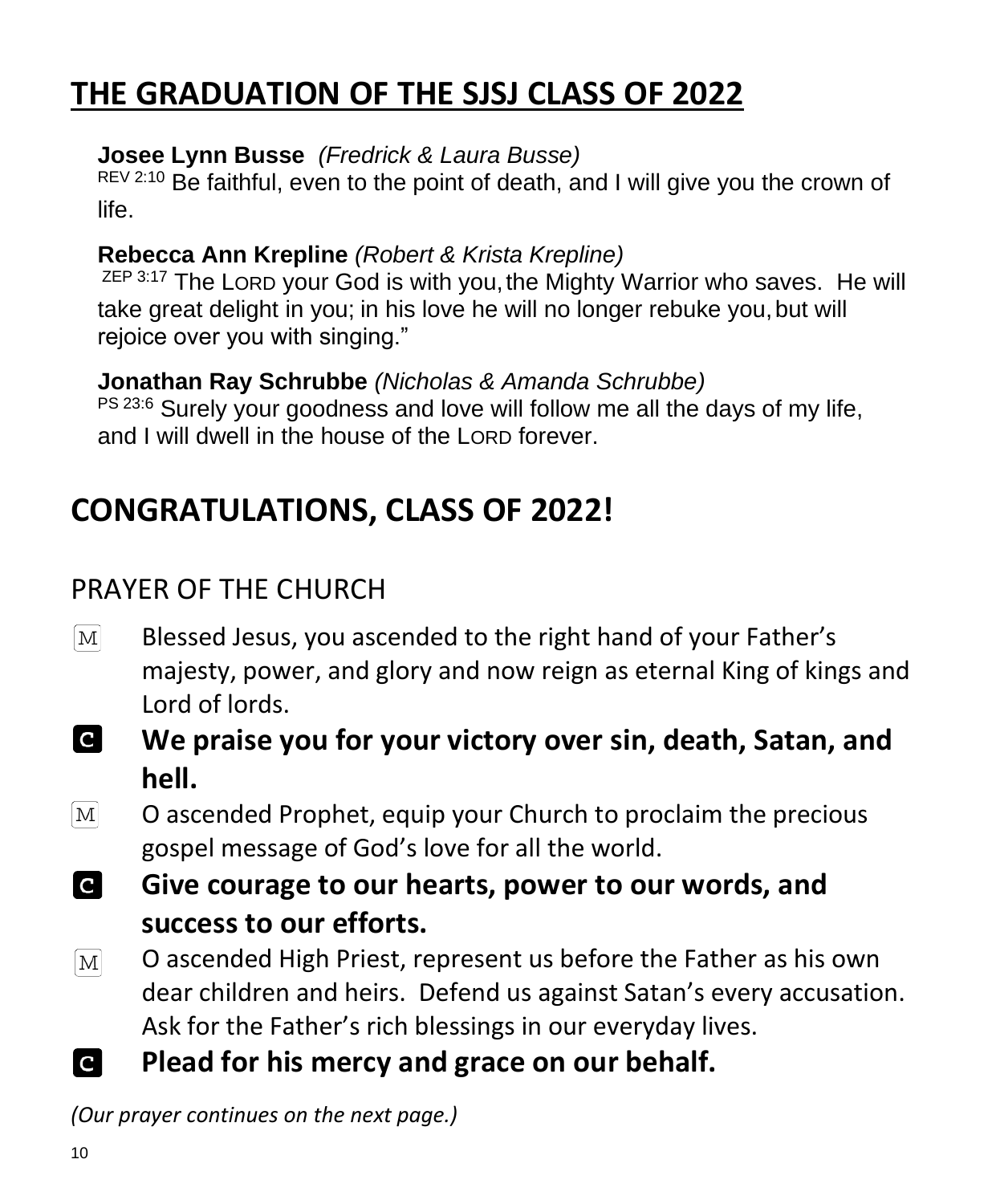- O ascended King, direct the affairs of governments and nations that  $[M]$ they may serve the best interest of your Church.
- **C You are our Lord, Master, and King.**
- As the disciples lifted their eyes to watch your ascension, so lift our  $\lceil \text{M} \rceil$ eyes daily to look for your coming again in glory.
- **Lord Jesus, come quickly. Amen. C**

#### LORD'S PRAYER

**Our Father who art in heaven, hallowed be thy name, thy**  C **kingdom come, thy will be done on earth as it is in heaven. Give us this day our daily bread; and forgive us our trespasses, as we forgive those who trespass against us; and lead us not into temptation, but deliver us from evil. For thine is the kingdom and the power and the glory forever and ever. Amen.**

#### **OUR CLOSE FELLOWSHIP IN COMMUNION**

*Our Lord Jesus has given us a holy supper in which we receive his true body and blood for the forgiveness of sins and the strengthening of our faith. In this supper we celebrate the gift of his redemption, we bear witness to the fellowship as believers, and we proclaim his death until he returns. As we celebrate the Lord's Supper, St. John-St. James members are asked to register with the communion cards before or after the service.* 

*Guests and visitors wishing to commune with us for the first time are asked to speak with our pastor prior to the start of the worship service. We make this request out of a love for our Savior's teaching concerning the Lord's Supper (I Corinthians 10,11), and out of love for our guests, seeking only their spiritual good and blessing. We humbly ask for your respectful cooperation. May the Lord bless each of our communicants today with peace-filled hearts and a renewed spirit to serve and love their Lord Jesus.*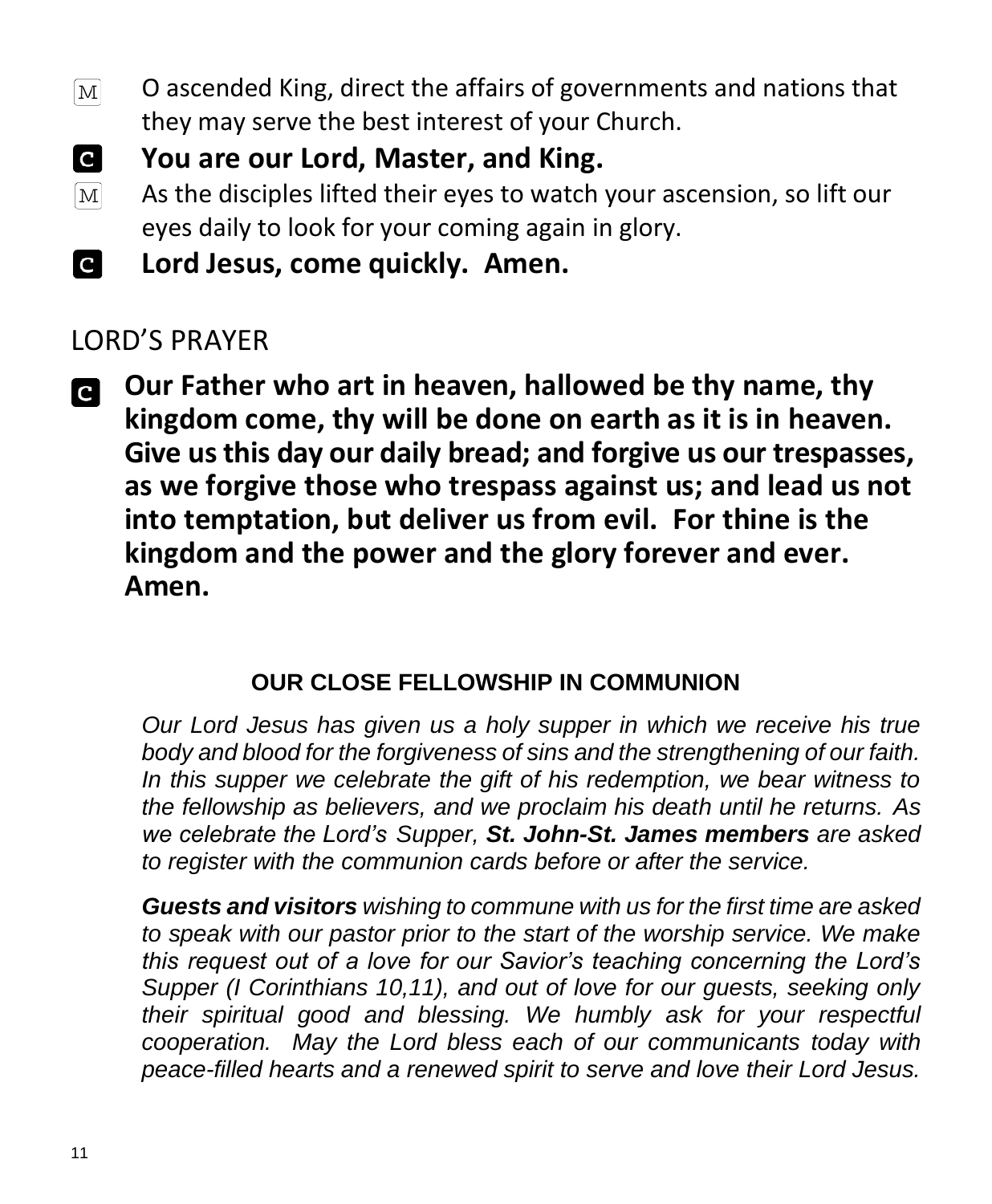### WORDS OF INSTITUTION

 $\mathbb{M}$  Our Lord, Jesus Christ, on the night he was betrayed, took bread; and when he had given thanks, he broke it and gave it to his disciples, saying, "Take and eat; this is my body, which is given for you. Do this in remembrance of me."

Then he took the cup, gave thanks, and gave it to them saying, "Drink from it, all of you; this is my blood of the new covenant, which is poured out for you for the forgiveness of sins. Do this, whenever you drink it, in remembrance of me."

The peace of the Lord be with you always.

**C Amen.**

#### **Distribution Song: By Faith**

Christian Worship, Hymn # 868

- 
- Verse 1  **By faith we see the hand of God In the light of creation's grand design In the lives of those who prove His faithfulness Who walk by faith and not by sight.**
- Verse 2  **By faith our fathers roamed the earth With the power of His promise in their hearts Of a holy city built by God's own hand A place where peace and justice reign**

*(Our hymn continues on the next page.)*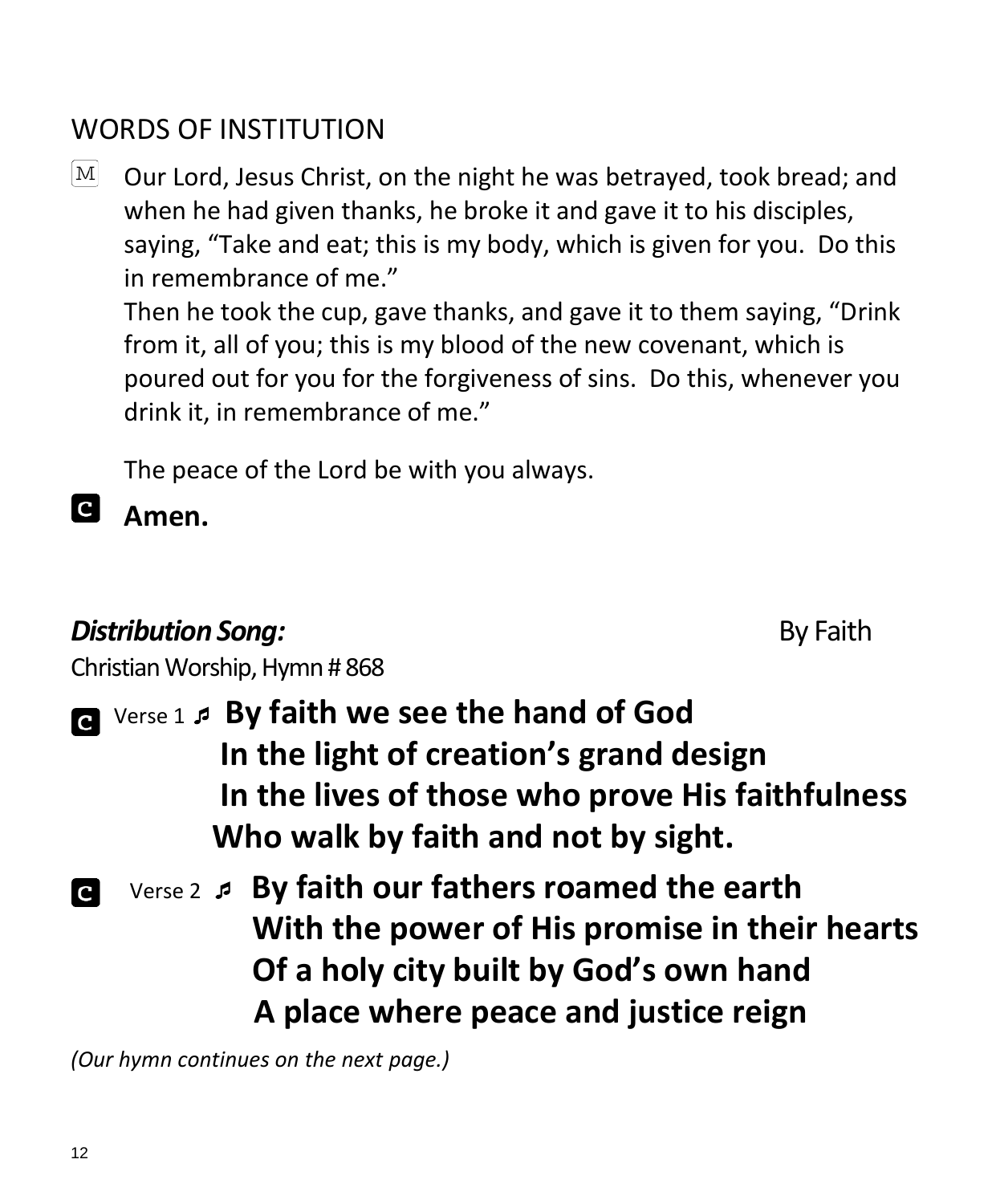REFRAIN **We will stand as children of the promise We will fix our eyes on Him our soul's reward Till the race is finished and the work is done We'll walk by faith and not by sight.**

- Verse 3 **By faith the prophets saw a day When the longed-for Messiah would appear With the power to break the chains of sin and death And rise triumphant from the grave.**
- Verse 4  **By faith the church was called to go In the power of the Spirit to the lost To deliver captives and to preach good news In every corner of the earth.**
- REFRAIN **We will stand as children of the promise We will fix our eyes on Him our soul's reward Till the race is finished and the work is done We'll walk by faith and not by sight.**
- **a** Verse 5 *P* By faith this mountain shall be moved **And the power of the gospel shall prevail For we know in Christ all things are possible For all who call upon His name.**
- REFRAIN  **We will stand as children of the promise We will fix our eyes on Him our soul's reward Till the race is finished and the work is done We'll walk by faith and not by sight.**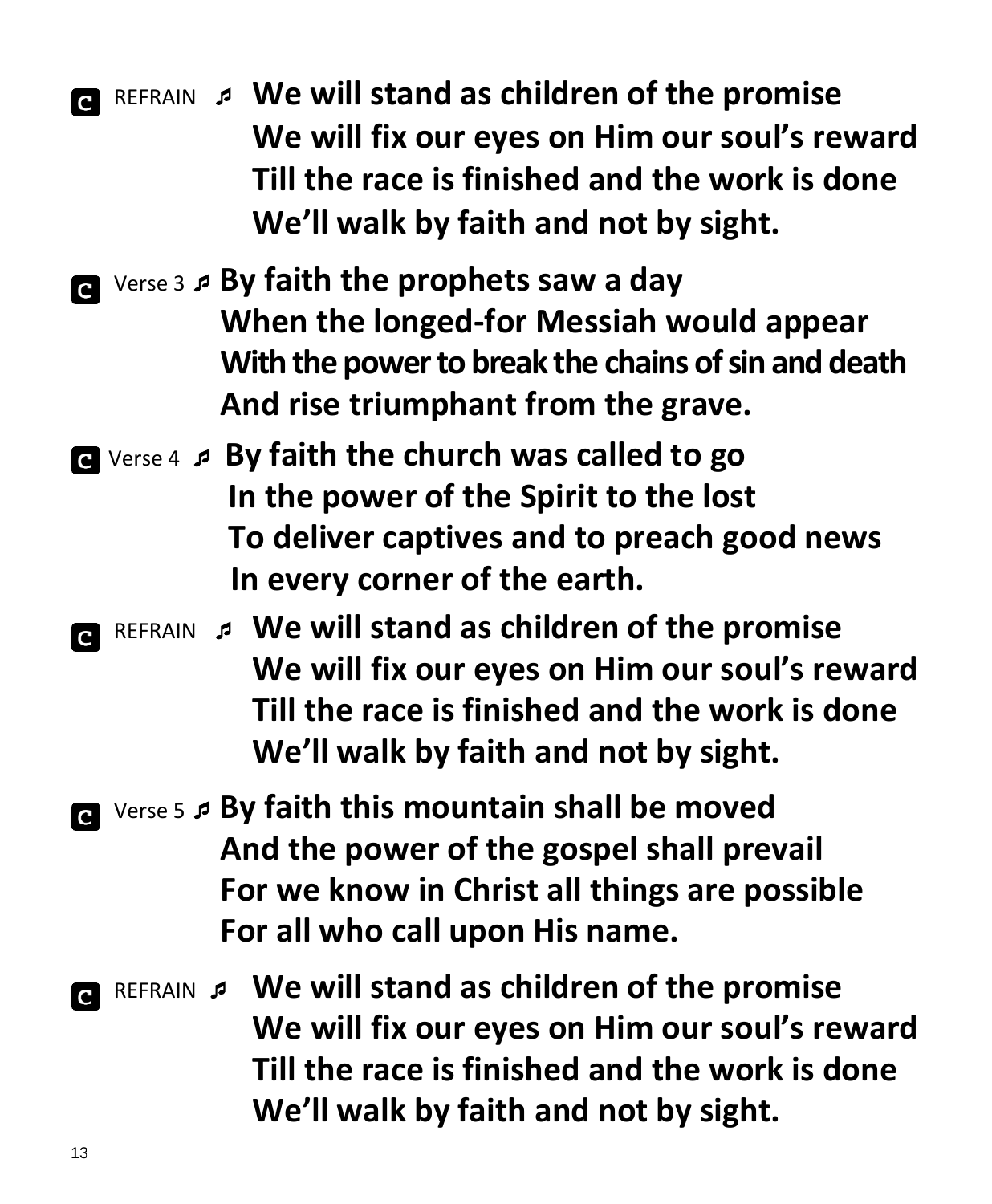### RECEPTION OF HOLY COMMUNION *(All stand.)*

*(After all those communing have received Lord's Supper, we conclude our celebration… )*

- Now may this true body and blood of our Lord and Savior Jesus Christ  $M<sub>l</sub>$ strengthen and preserve you in the true faith unto life everlasting. Be assured, your sins are forgiven.
- ia. **Amen.**

#### CLOSING PRAYER

- $\mathbf{M}$ Father, we have come to the Lord's Supper to be reminded of our Savior's sacrifice by receiving here in true faith the evidence of it: his body once offered, now given in bread; his blood once shed, now given in wine. Send the Holy Spirit to impart joy to our hearts, strengthening to our faith and renewed life to our souls. And may he teach us to ever walk in the way of your commands. In Jesus' name.
- **a Amen.**

**Closing Blessing: Closing Blessing: May the Peace of God** 

Christian Worship, Hymn # 929



 $\bullet$  Verse 1  $\sharp$ 

**May the peace of God our heavenly Father, And the grace of Christ the risen Son, And the fellowship of God the Spirit Keep our hearts and minds within his love. And to him be praise for his glorious reign From the depths of earth to the heights of heaven. We declare the name of the Lamb once slain— Christ eternal, the King of kings.**

*(Our hymn continues on the next page.)*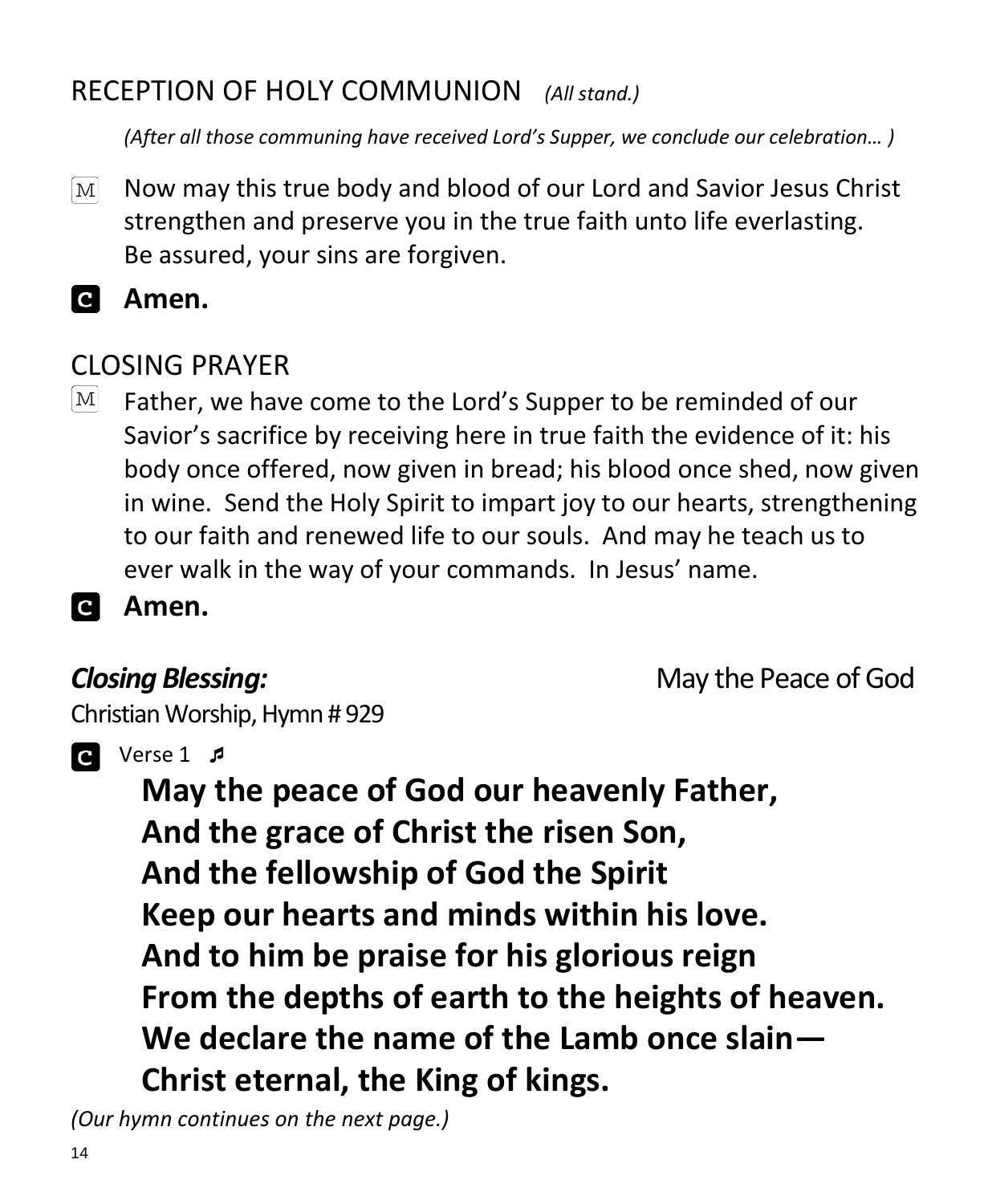Verse 2 

**May this peace which passes understanding, And this grace which makes us what we are, And the fellowship of his Communion Make us one in spirit and in heart. And to him be praise for his glorious reign From the depths of earth to the heights of heaven. We declare the name of the Lamb once slain— Christ eternal, the King of kings.**

## **Class Verse of 2022**

**"Be strong and courageous. Do not be afraid; do not be discouraged, for the LORD your God will be with you wherever you go**.**"** Joshua 1:9

## **Class Hymn of 2022 "By Faith"**

## **Class Colors: Blue & Yellow**

**Class Flowers:** 

**Graham Thomas Rose & Scorpion Grasses**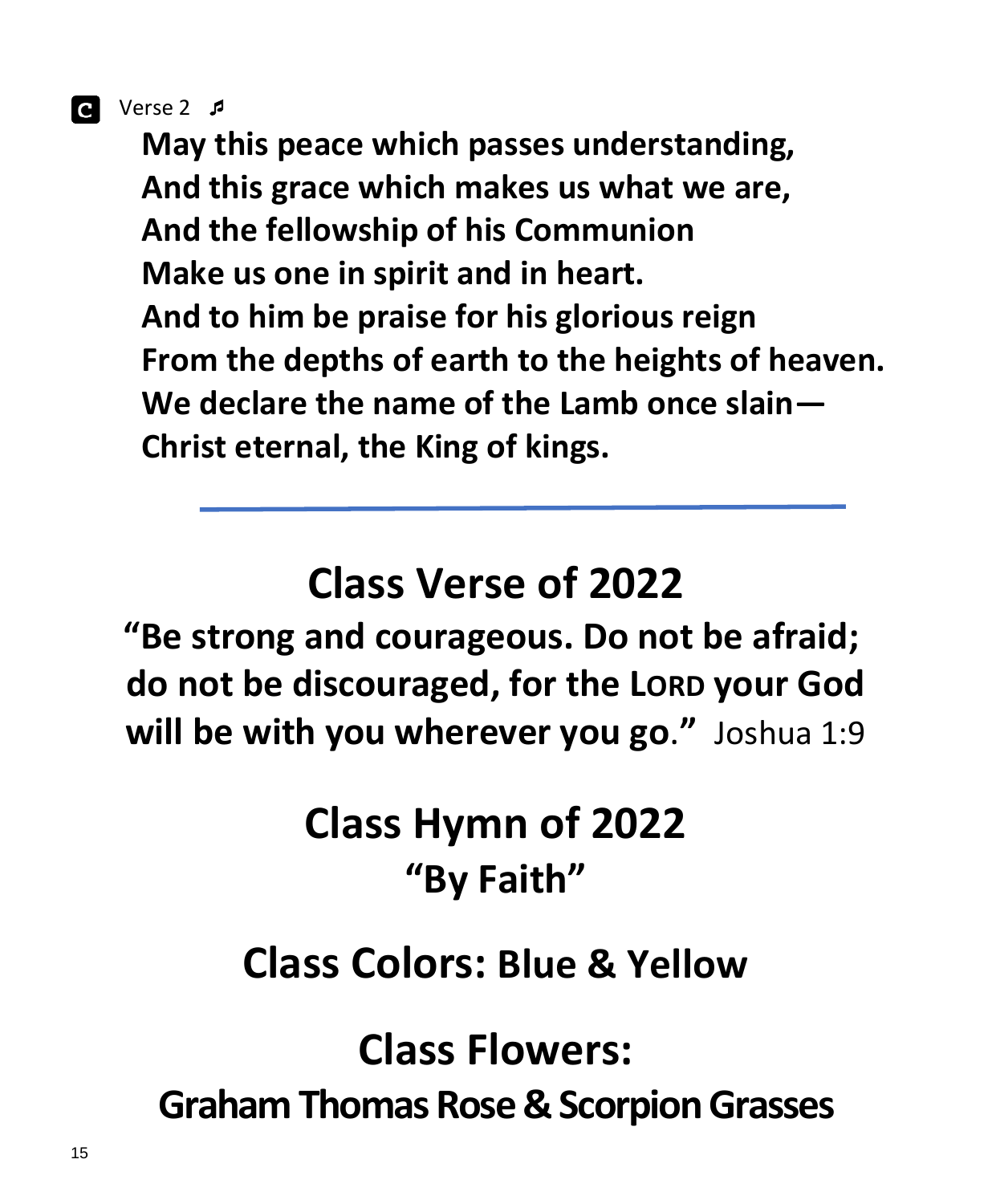

## **St. John-St. James Lutheran Teachers and Staff**

**Mr. Rick Zimmerman—**Principal, Grades 6-8 Teacher

**Mr. Phil Stuebs—**Athletic Director, Grades 3-5 Teacher

**Mrs. Sarah Marohn—**Grades 1-2 Teacher

**Mrs. Karla Aden—**EC Director, Kindergarten Teacher

**Mrs. Sarah Zimmerman—**3K-4K Teacher, guided studies

**Mrs. Kristen Hillmann—**Music Teacher

**Mr. Tom Schwartz—**Principal release time

**Mrs. Katie Jansen—**Classroom Aide **Mrs. Bekah Bubolz—**Classroom Aide **Mrs. Mary Busse—**Classroom Aide **Mrs. Rose Behnke—**Classroom Aide



**Mrs. Amanda Schrubbe—**Office Manager **Mrs. Cindy Bubolz—**Office Assistant

### **SJSJ Christian Education Committee**

Shawn Behnke Brad Busse Dave Robley Nick Schrubbe Brad Lau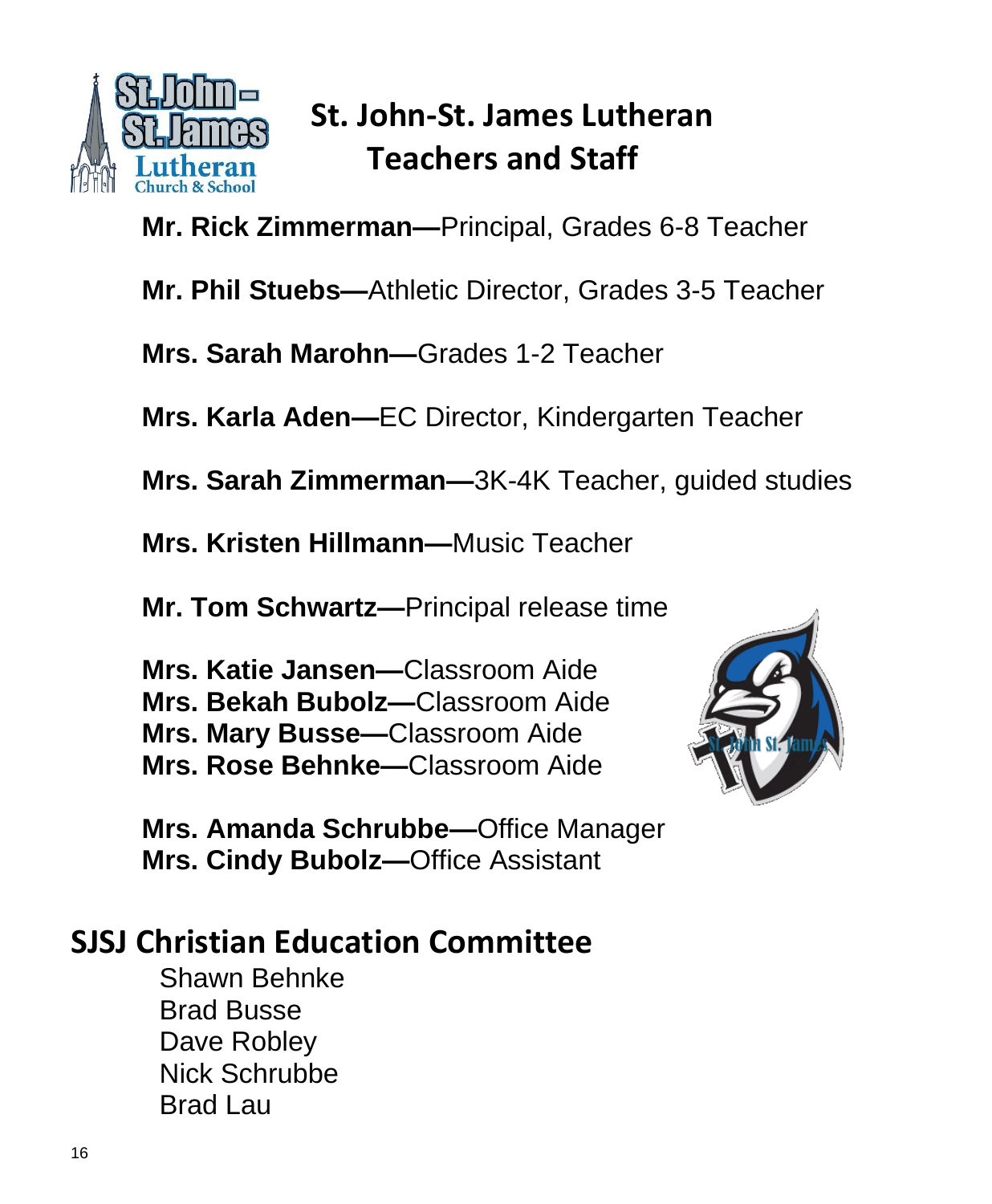#### **OUR FATHER'S BUSINESS**

| Today       | Preacher, Pastor Darin Aden  |
|-------------|------------------------------|
|             | Music Today—Kristen Hillmann |
| $6/2$ Thur. | Worship Service at 6:30 pm   |

#### **Thursday, May 26 & Sunday, May 29, 2022**

**SERVING YOU THIS WEEK—Thursday 6:30 Ushers -** Scott Bubolz, Brian/Susan Bubolz, William Voeltz ■ **Church Cleaners—**Nancy Hillmann, Sarah Miller, Roger/Judy Hoida ■ **Sunday 9:00 am Ushers—**Glen Behnke, Roger Bubolz, Dan Bratz, Jim Bubolz, Alex Bubolz, James Kenneke **■ Church Cleaners—**Yvonne Wenzlaff, Gail Denor ■ **Flower Committee—**Carol Bubolz, Ida May Krepline **■ Communion Set-Up/Take-Down—** Karla Aden, Chantel Bastian, Joan Sheahan**.**

**SERVING YOU NEXT WEEK—Thursday**—**6:30 pm Ushers**—Jeff Schneider, Jellane Schneider, Arlie Olp ■ **SUNDAY—9:00 am Ushers—** Dan/Jacob Bubolz, Gene Wagner, Eugene/Nathan Rosera, Jeff Doemel ■ **Church Cleaners—**Sarah Zimmerman, Corey/Sarah Marohn ■ **Flower Committee—**Judy Mangin, Jennifer Janke.

**MINISTRY RESERVE FUND**—We have started a fund for our Second Pastor to help defray costs involved in adding another Pastor. If you wish to give to the Ministry Reserve Fund please place your offering in an envelope and clearly mark it as **Ministry Reserve Fund or 2nd Pastor Fund** and place it in the offering plate.

**FREE T-SHIRTS**—There are free t-shirts on the back table in the West office. Please help yourself!

**SAVE THE DATE—Pastor Aden's 25<sup>th</sup> Anniversary celebration will be on Sun. July** 31st. More details to follow.

**SJSJ CAMP OUTING—**The annual church/school camp outing held at Devil's River Campground is being planned for July 8th—10th. If you would like a campsite for this year's SJSJ Camp Outing, please contact Karie Robley at 920-772-4959 or email her at robley@tds.net. Deadline for the camp outing is Sunday, June 26th.

**SUMMER WORSHIP SCHEDULE—**Our Summer Worship Schedule began on Thursday, May 26th & Sunday, May 29th with a special service for Ascension. All Thursday evening services will be held @ 6:30pm inside the sanctuary. One service will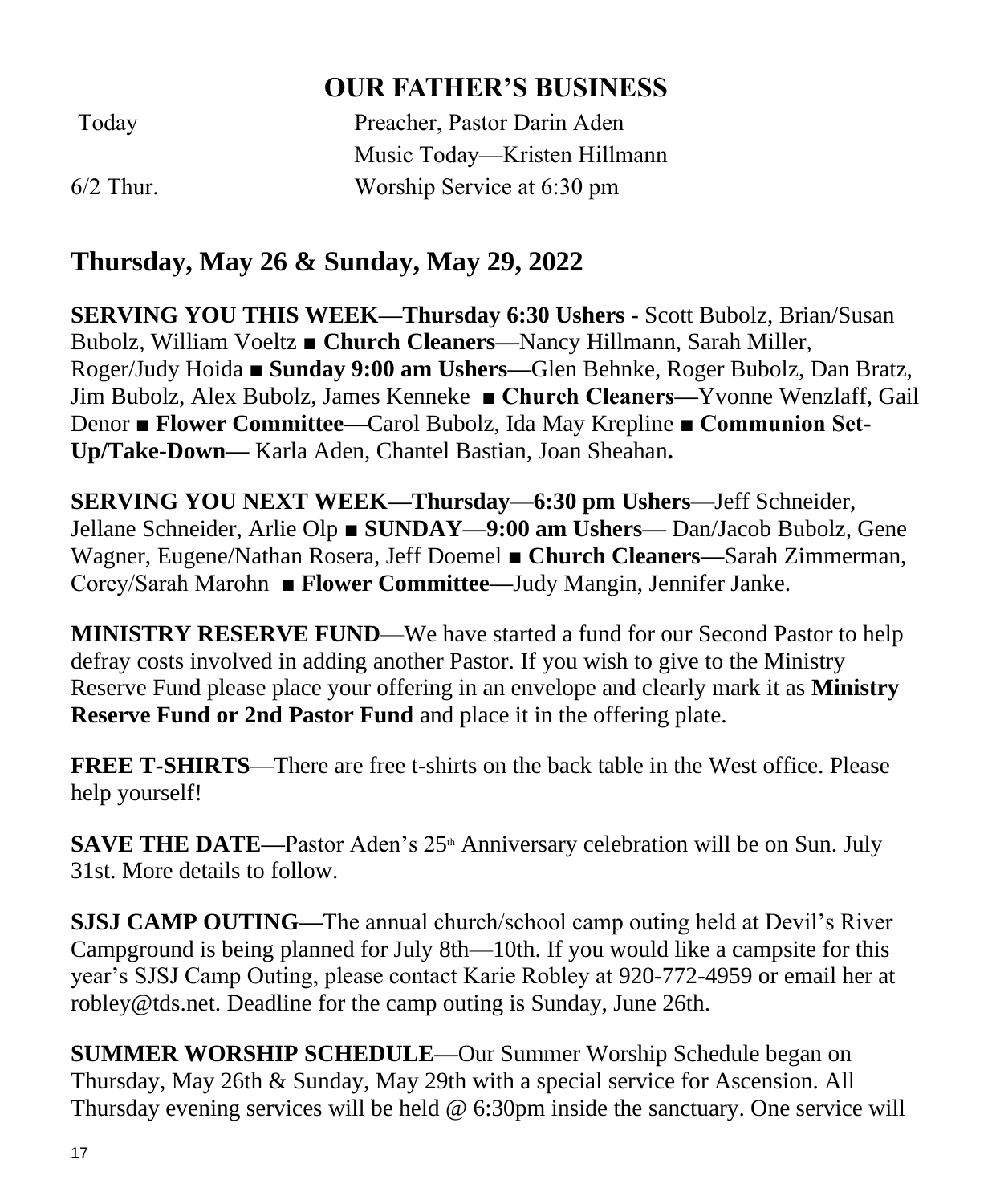be held on Sunday mornings @ 9:00am. The service on May 29th will be held inside the sanctuary. Beginning Sunday, June 5th all Sunday worship services will be held OUTSIDE in the parking lot. Please bring your own lawn chair. This summer schedule will continue through Labor Day weekend. **Just a reminder**—**Next Sunday, June 5th is our first outdoor worship service at 9:00am.**

**8th GRADE GRADUATION**—Congratulations to the 2022 graduating class of St. John—St. James: Josee Busse, Rebecca Krepline & Jonathan Schrubbe! God's Blessings!

**HOME BOUND MEMBERS LIST—**On the table in the West Church Office you will find a copy of our home-bound members. Please pick one up, our home-bound members would love a card, letter or phone call from you!

**OUTDOOR WORSHIP SET UP / TAKE DOWN—**The Worship committee is looking for volunteers to set up and take down for the outdoor services starting June 5. Set up and take down will take approximately 20-30 minutes before and after service. If you'd like to serve in this way, a sign up sheet is in west office. Thank you!

**SUMMER OFFICE HOURS—**The Church & School Offices will be open from 8:00am—12:00pm daily during the months of June, July & August. Scrip will be available to purchase during these hours.

**FUNERAL HELP NEEDED—**Our Ladies Aid needs a little help for funeral setup/take-down and to help serve and clean up after meals. If you would be interested in helping out please place your name on the list provided in the West Church office. Thank you!

**KITCHEN DONATIONS—**The SJSJ kitchen could use a few donations! If you would like to donate please drop off your donations in the kitchen. The following is needed: 8oz. styrofoam cups, paper towels, medium sized plates for funeral desserts and strong sectioned plates for funerals. Thank you so much!

**MEMORIALS GIVEN—**Val Jean Link gave a gift to the Building Fund in memory of Sonny Bratz. Jim & Lorna Brach gave a gift to the Building Fund in memory of Lorraine Dickert. Thank you!

**OFFICES CLOSING—**Church/School offices will be closed on Monday, May 30th in observance of Memorial Day.

**FREE COVID TESTS—**Every home in the U.S. is eligible to order free at-home tests.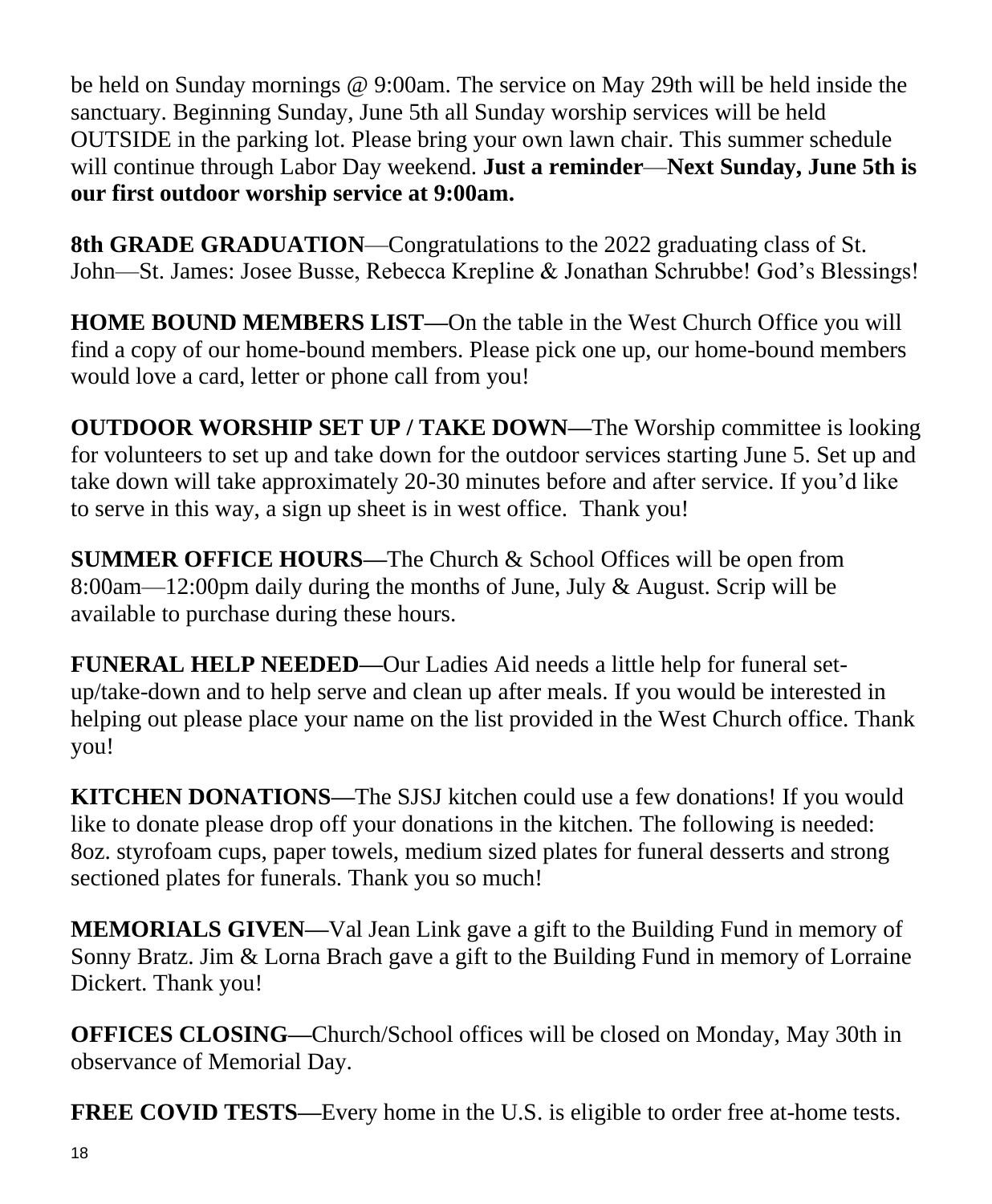Order yours today on line at **https://special.usps.com/testkits** or call **[1-800-232-0233](tel:1-800-232-0233)**.

### **FROM MLHS**

**SUMMER SPORTS CAMP REGISTRATION NOW OPEN**—Check out the great options we have for summer sports camps for children from grades 1-12. Fundamentals for the younger kids, and skill development for the older ones. MLHS also offers speed and strength training for grades 7-12. Go to: [www.mlhslancers.org/kids](http://www.mlhslancers.org/kids) to sign up today!

**JOB OPPORTUNITIES AT MLHS—Do** you have a passion for your alma mater? Do you desire to work in a Christ-centered work environment? Mission Advancement is looking for a passionate part-time assistant to enhance our Alumni and donor experience for the coming school year. Contact TJ Schneider at [tschneider@mlhslancers.org](mailto:tschneider@mlhslancers.org) or go to [www.mlhslancers.org/jobs](http://www.mlhslancers.org/jobs) to fill out an application.

**MLHS GARAGE SALE**—Friday June 17, 8am-5pm and Saturday June 18, 8am-4pm. Hundreds of items that must go! There will be no holds on items, first come first serve. More information and a preview of some of the items can be found at www.mlhslancers.org/garagesale.

#### **MLC/MLHS Scholarship Assistance**

 This fall Maya Aden, Lynsey Marohn, Josh Aden and Michaela Bubolz will be attending MLC in New Ulm, MN. They plan on being Called Workers in our Synod. This is a real blessing with the Called Worker shortage and a lot of vacancies in our synod. Next school year the cost of attending MLC will be \$29,400. We have established a Scholarship Fund to help fund their education. **If the student's home congregation gives each student \$1200, MLC will match it.** 

We will have either 10 or 11 students at MLHS this fall. Some of them don't receive financial assistance. Tuition at MLHS is \$6,000.

#### **We will extend this offering to June 12th.**

• SJSJ has set a goal of \$5,600 for the MLC Scholarship Fund. We presently have \$3,067.00. Still needed \$2,533.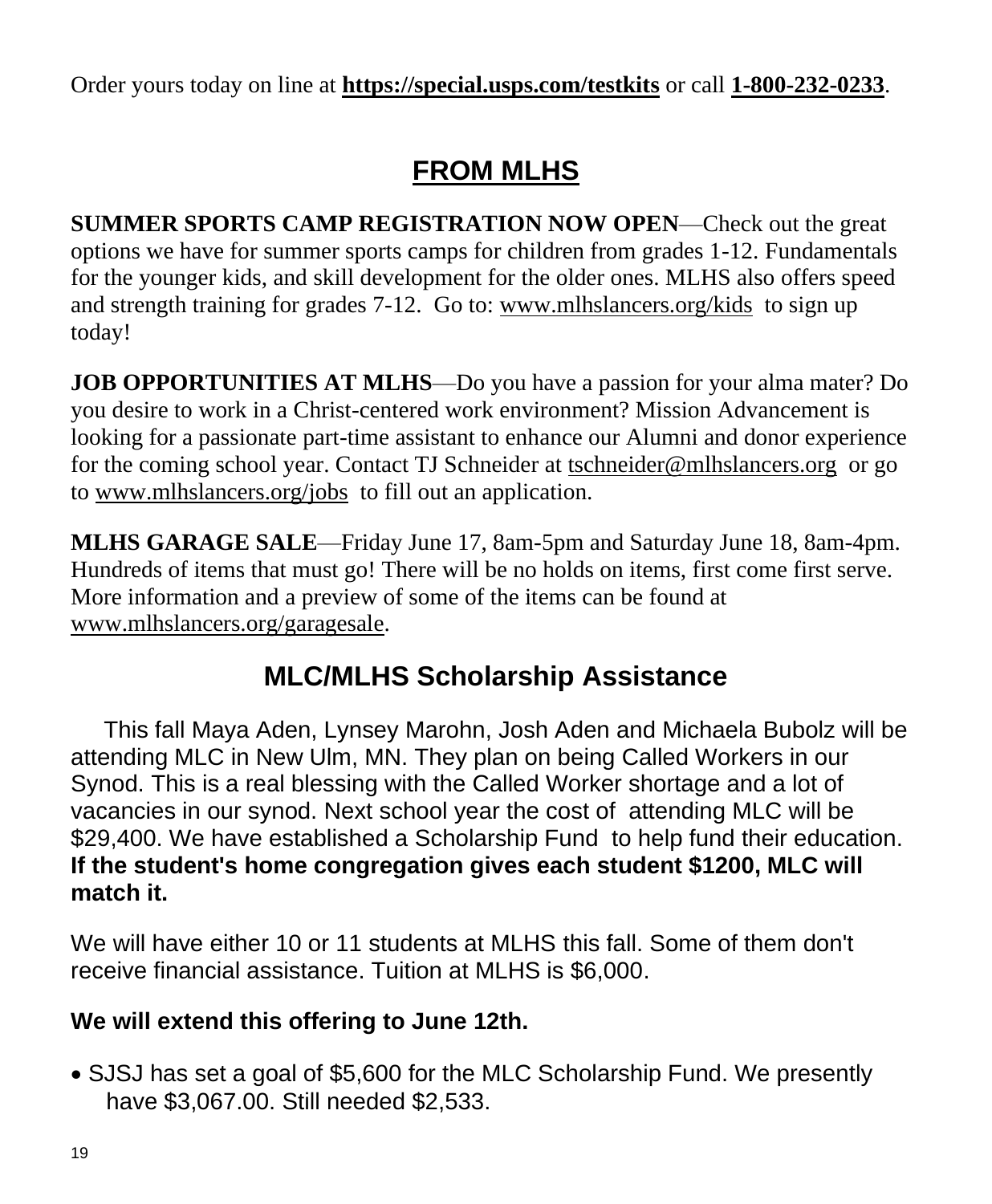• We have set a goal of \$4,600 for the MLHS Scholarship Fund. We presently have \$1,535. Still needed \$3,065.

As you can see, we are still quite short of our goal for these two funds, We want to help. our MLC students who plan on being Called Workers in our Synod. We also want to help our MLHS students who are receiving a Christian High School education.

If you wish to make a contribution, please mark your envelope, either MLC Scholarship. or MLHS Scholarship. If you wish to contribute to both funds mark your envelope MLC/MLHS Scholarship. Please make out checks to St. John-St. James. We can't cash checks made out to MLC or MLHS Scholarship Fund.

#### **HEATING SYSTEM**

Last Sunday our voters decided to go ahead with a new heating system for our 1961 addition. The cost is \$49,975.00 plus about \$3,000.00 to \$5,000.00 for the electrical work. Mark and Lyle will donate some materials and some labor for a savings between \$3,000.00 to \$5,000.00. We thank them for this donation. The total cost would then remain at \$49,975.

For funding this project, we will take \$8,500.00 from the LaVerne Treichel estate, \$5,000.00 from Scrip and \$15,000.00 from Fund A in the Endowment Fund. This leaves about \$25,000 for the congregation to take care of. We will have a special offering from June 19th to September 11th. Also, a member and his wife who wish to remain anonymous, have offered to loan whatever we need as a member loan with no interest and no time limit. If we don't have the \$25,000.00 by September, we don't have to borrow it from the bank. We thank this family for their generous offer. If you have any questions, please contact Dan Duchow at 920-754-4751 or 920-860-9379

#### **St. John – St. James Voter's Call Meeting Highlights—May22, 2022**

There were 25 voting members and 36 total members present.